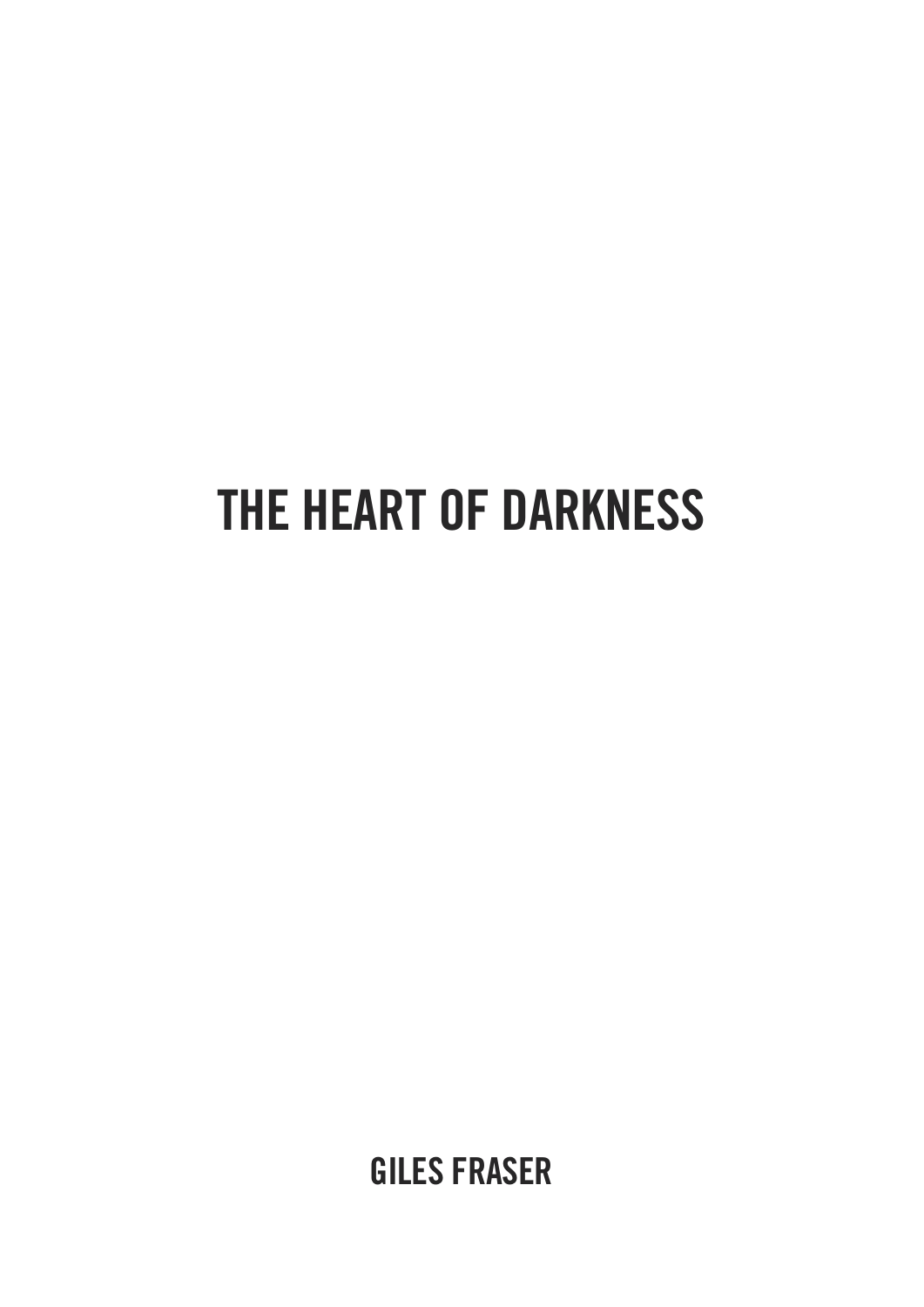**produced to accompany the exhibition**

## **Mistah Kurtz – He Not Dead**

**Fiona Banner in collaboration with Paolo Pellegrin and in association with the Archive of Modern Conflict**

**PEER 5 June to 26 July 2014**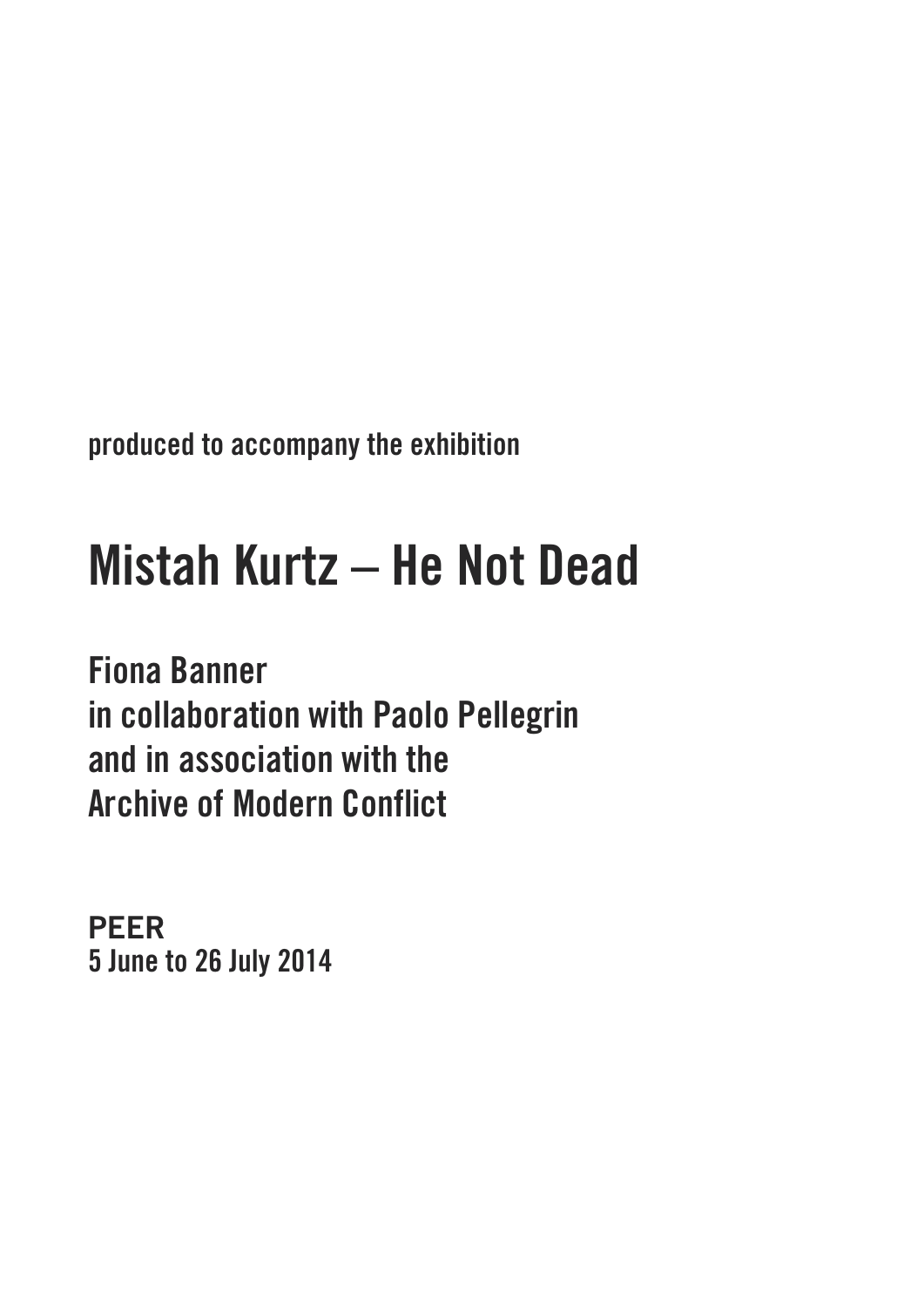A few weeks before King John signed the famous Magna Carta on the banks of the Thames at Windsor in June 1215, he agreed another, lesser-known charter that formally brought the City of London into existence. Keen to elicit the support of this growing financial centre in his war against unruly barons, King John granted the City various powers of self-governance, including allowing the City its own Mayor. But as insurance against the City ever getting too big for its boots, the charter insists the Mayor swear annual loyalty to the crown and that whenever the monarch enters the City, the Mayor surrenders his sword. So even today, when the King or Queen formally enters the City, the Lord Mayor ceremonially presents the City's Pearl Sword as a symbol of the subservience of the City to the Crown. In a constitutional monarchy, it's a way of saying that London's eastern city must recognize the ultimate dominance of London's western city. It is where Eastminster pays homage to Westminster.

But these days, this is mostly a formal and empty gesture. The Lord Mayor is now a ceremonial figure with no real executive power. He or she is there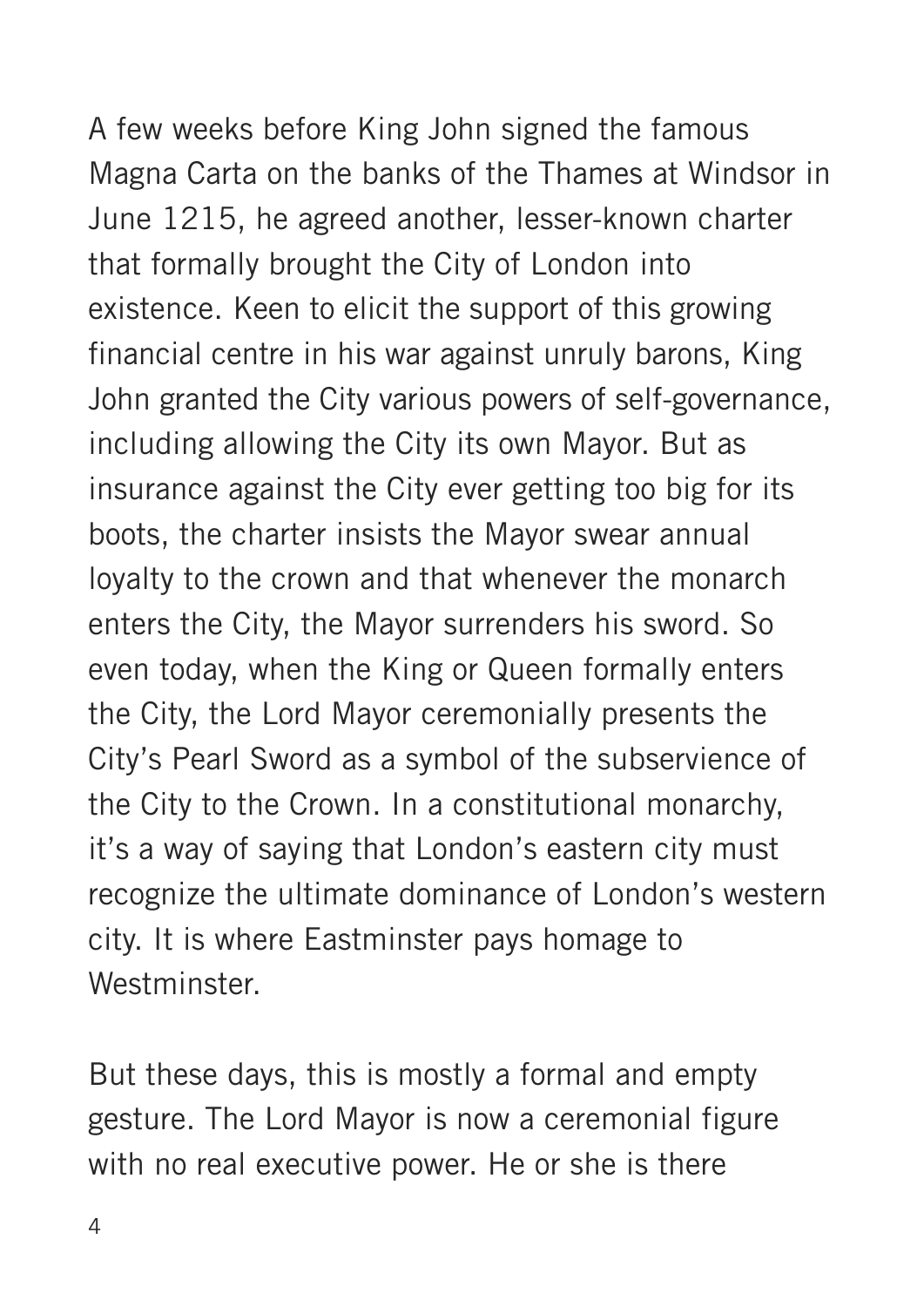primarily for tourists and for spin. Indeed, as with so much within the English establishment, power is inversely proportional to the amount of dressing up that is required. The Mayor wears his fancy hat and britches, as if he has tumbled straight from an eighteenth-century children's dressing up box. He has his gold coach for Lord's Mayor's Day. His chaplains still carry nose-gays (posies of flowers to ward off the smell of the public). But all this is a distraction, a diversionary tactic almost. Real City power seeks anonymity. It pays no fealty to the crown or to the wider public. Power is private, often run from overseas boardrooms. It exists behind anonymous looking offices clad in acres of reflective glass. Sometimes the uniform is pinstripe. But just as many traders wear jeans and designer tee shirts. Its power is money and its money is often hidden – trillions upon trillions of electronic ones and zeros whizzing around in cyberspace, sometimes resting for a while on some offshore island haven that requires no tax, sometimes packaged up in such complicated economic algorithms that even those who buy and sell these fancy financial products don't have any idea exactly what it is they are trading. Everything about the City is elusive and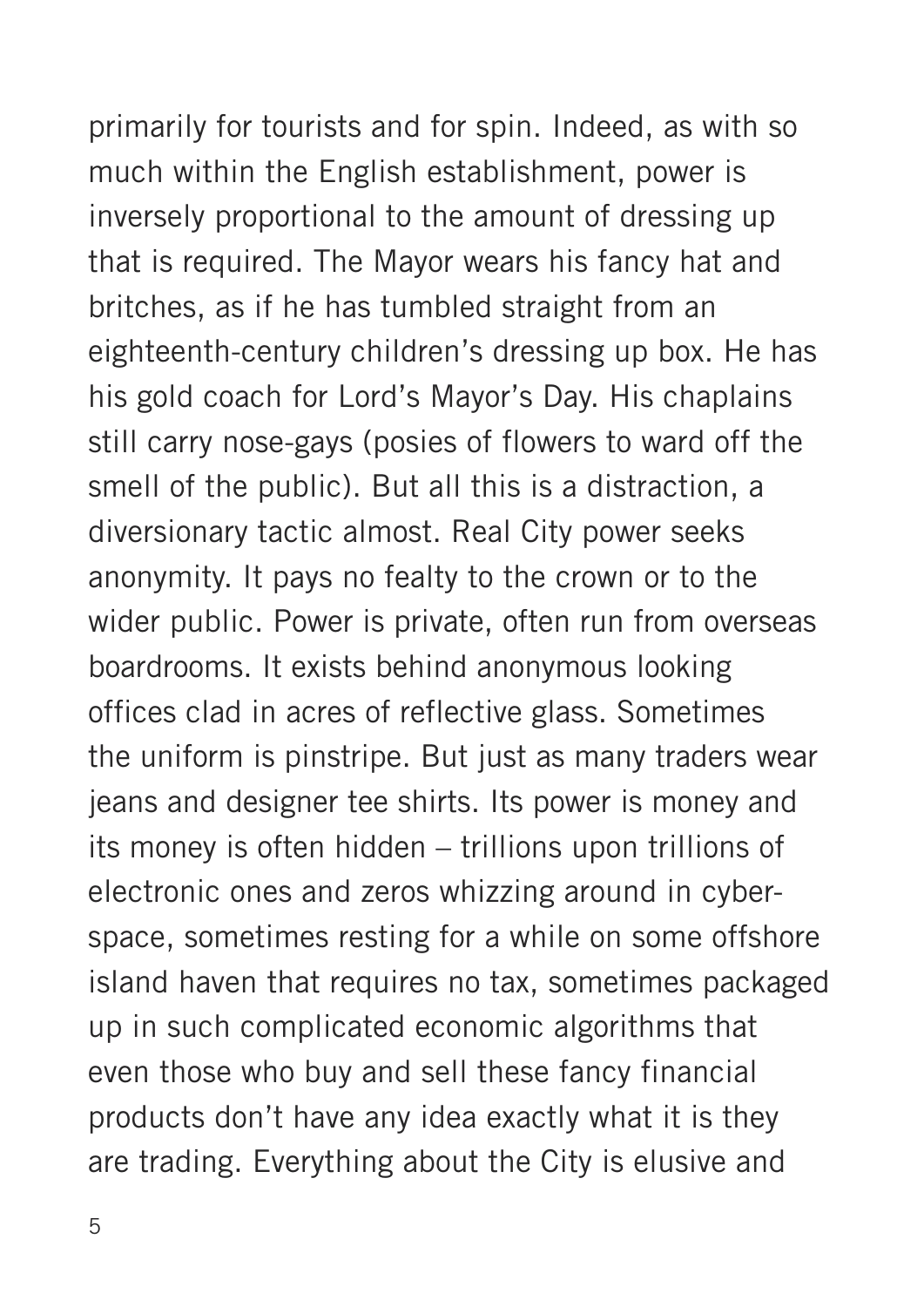unpindownable. That's part of the trick. But its power is vast: which is why it is now Westminster that does homage to Eastminster.

More than two years after the Occupy London movement took up camp in the City on 15 October 2011, galvanised metal barriers are still stacked up at the various entrances to Paternoster Square. They are reminders that what presents itself as a welcoming public space – with public art and public musical performances – is actually a private space, easily sealed off at a moment's notice. When the Occupy movement arrived to protest outside the Stock Exchange in Paternoster Square, the space was immediately surrounded with barriers and injunctions and police. The reason the protest ended up on the steps of St Paul's Cathedral was because it was one of the few spaces that presented itself as public. But with the Cathedral's decision to evict, even that proved to be an illusion. We speak of companies being 'publically listed' and 'publically traded'. But the public – whether it be the general public or the public interest or the common good – is commonly experienced as some sort of threat.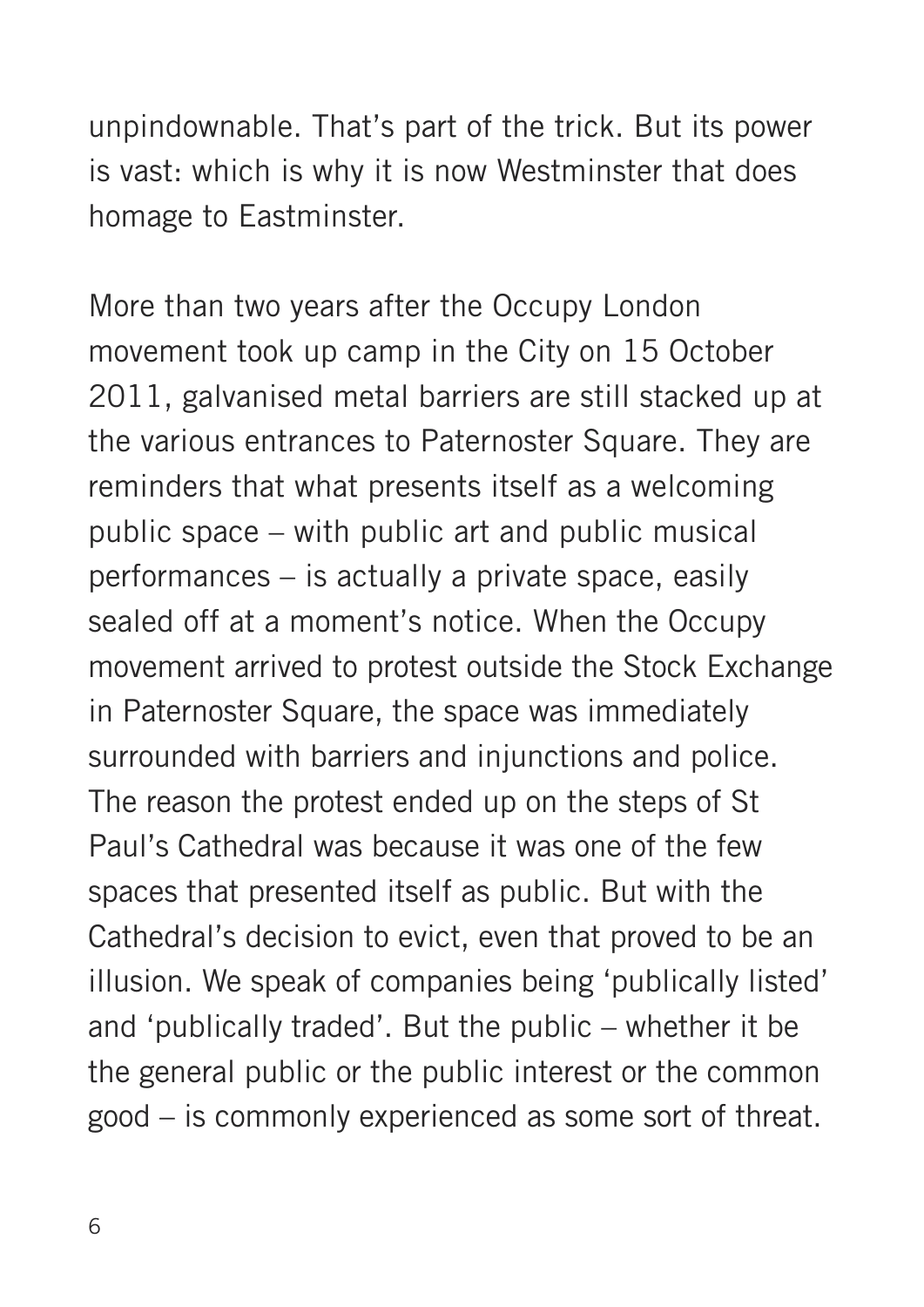In recent years, two events have dramatically transformed the relationship between the public and the private as far as the City is concerned. The deregulation of the financial markets in October 1986 – the so-called Big Bang – collapsed the traditional divisions between banking and trading. Out went the long lunches and the dominance of the public school boy's club whose standard uniform was the pinstripe, and in came the chino wearing American bankers whose primary interest was not the long-term interest of their clients but the short-term profits that could be made on deals and high volume trading. Backed up by the leverage they could achieve through a merger with traditional banking, it became all about deals; using the money invested in the banks – our money – as financial ballast against which to borrow unimaginable sums to play around in the new global casino. When the house price bubble in the US burst, the ballast proved wholly insufficient to keep these new financial powerhouses afloat. The pinstriped emperor was caught not wearing any clothes.

So during the financial crisis of 2007/8 a new form of relationship between the public and the private was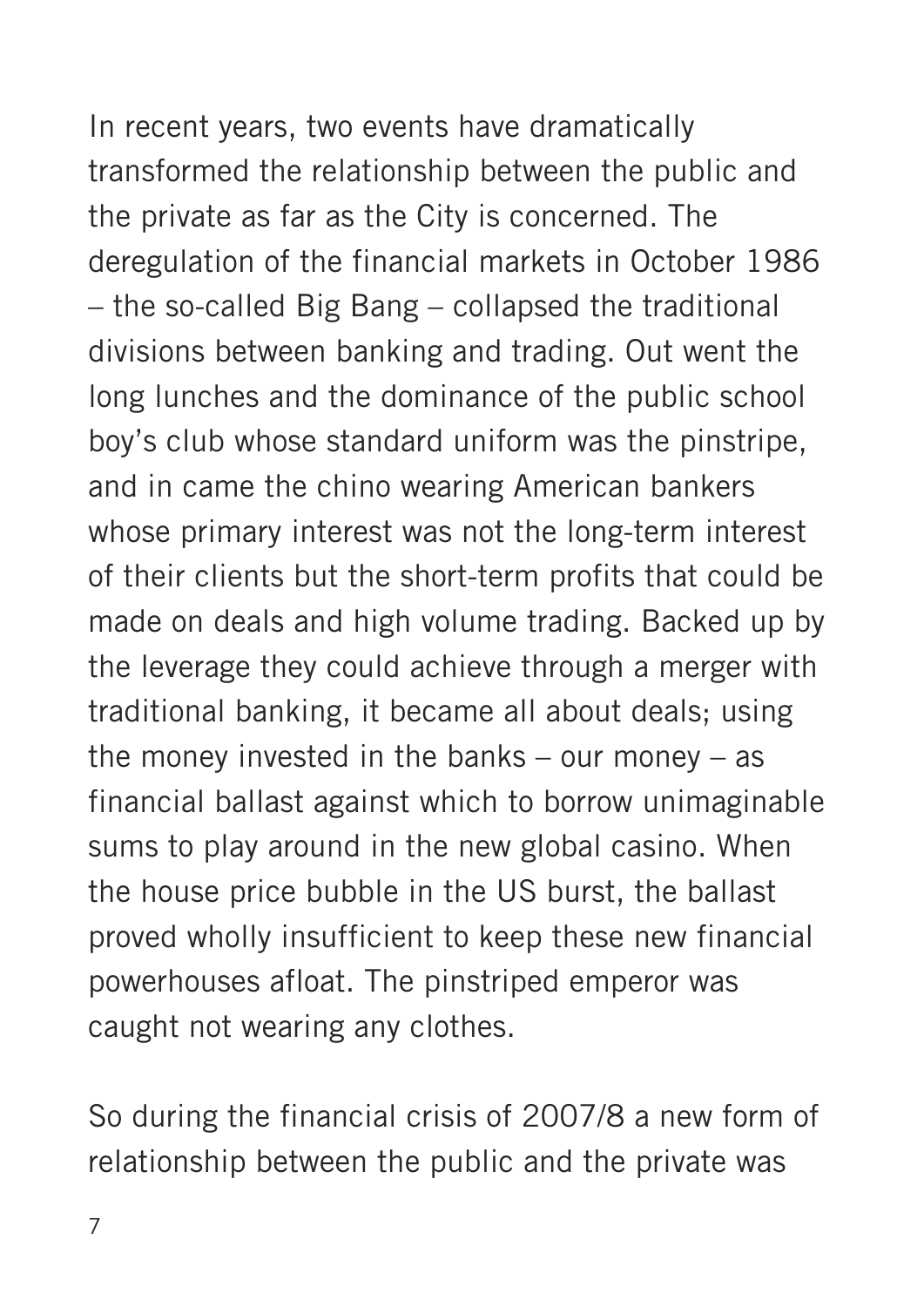established. Those banks that were 'too big to fail' were bailed out by the public purse. It turned out that these new banks had been gambling with money they didn't have. And the fear was that the money we the public had paid into our bank accounts would disappear in a puff of cyber magic, that the cashpoints would just stop working. Capitalism would come to an end.

But in bailing out these new hybrid banks, the government invented a curious inversion of socialism. When one passes into the City of London, past the silver and red dragons that mark its boundaries, one now enters an upside down world where profits are counted as a private gain and losses are counted as a public responsibility. This is socialism for the rich. Eastminster had finally achieved its dominance over Westminster. Those who live immediately beyond the dragons – in the housing estates of Tower Hamlets where they have the worst child poverty in the country – are seeing their state safety nets taken away at every turn. Yet the safety nets for those who trade billions of shares on the world's financial markets remain intact, and state subsidised. It's a rigged game for them: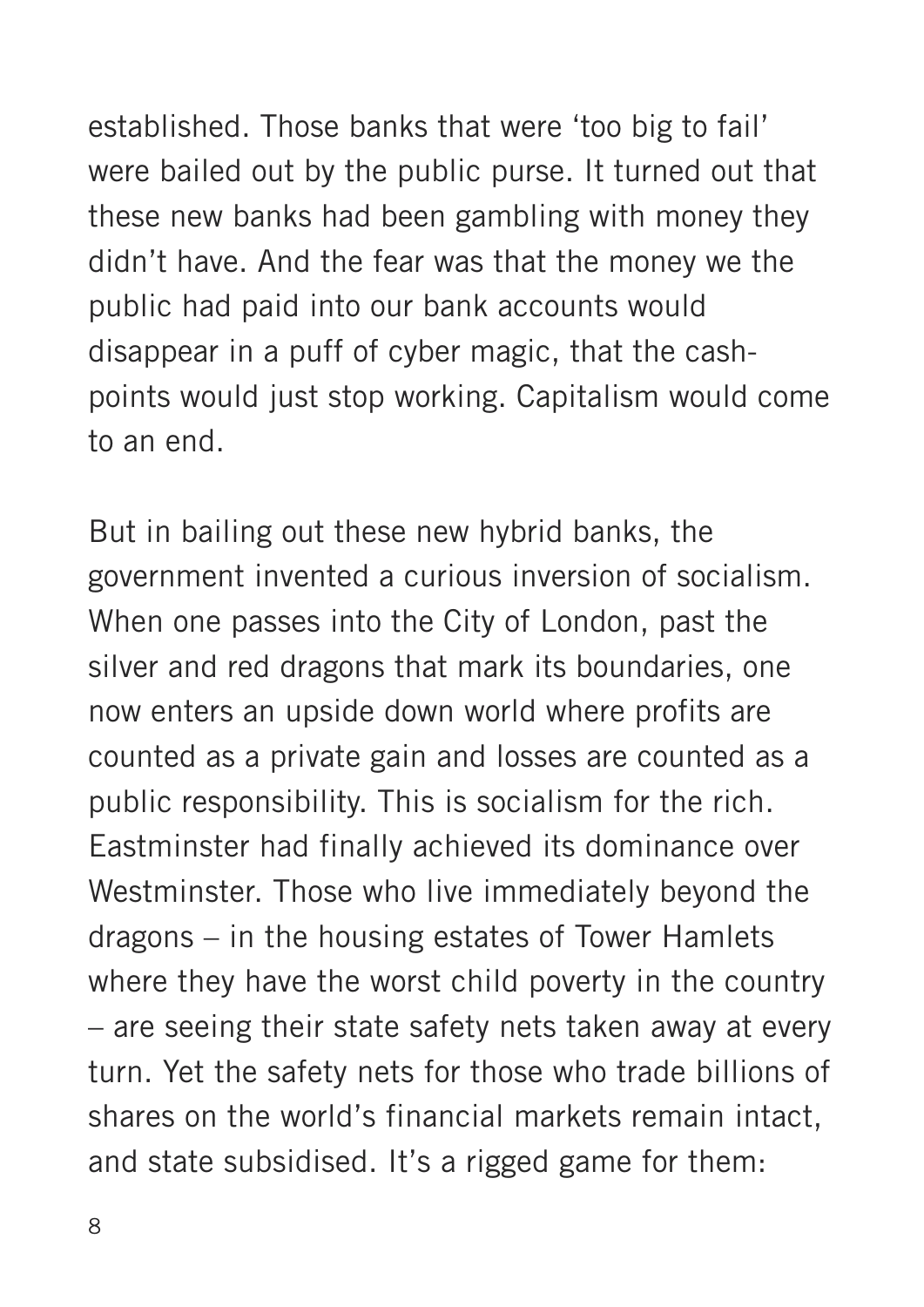if you win you win, and if you lose you still win.

The City, of course, presents itself as morally upright. The new mantra is moral bankers. Thus, for instance, the seedy strip clubs frequented by the City boys cannot get a license to operate within the City itself but exist immediately beyond the City boundaries. But as Joseph Conrad's Marlow leaves the City in his boat at the beginning of *Heart of Darkness* he makes a telling aside: *'And this also' , said Marlow suddenly, 'has been one of the dark places on the earth.'*.

Where is the heart of darkness? Has it something to do with the savagery of Africa, as those who accuse the book of racism complain? Darkest Africa – a place of fear, of savagery, the unknown. Or is it the darkness within each human heart? Or is it something systemic, the product of an economy built on imperialism and exploitation? To put it another way: is the journey a simple boat trip into an alien land with racist assumptions of cultural superiority; or is it an inner journey deeper into the spiritual vacuum of the human soul culminating in that famous vision of 'the horror' , or is the journey a backwards one, the further the boat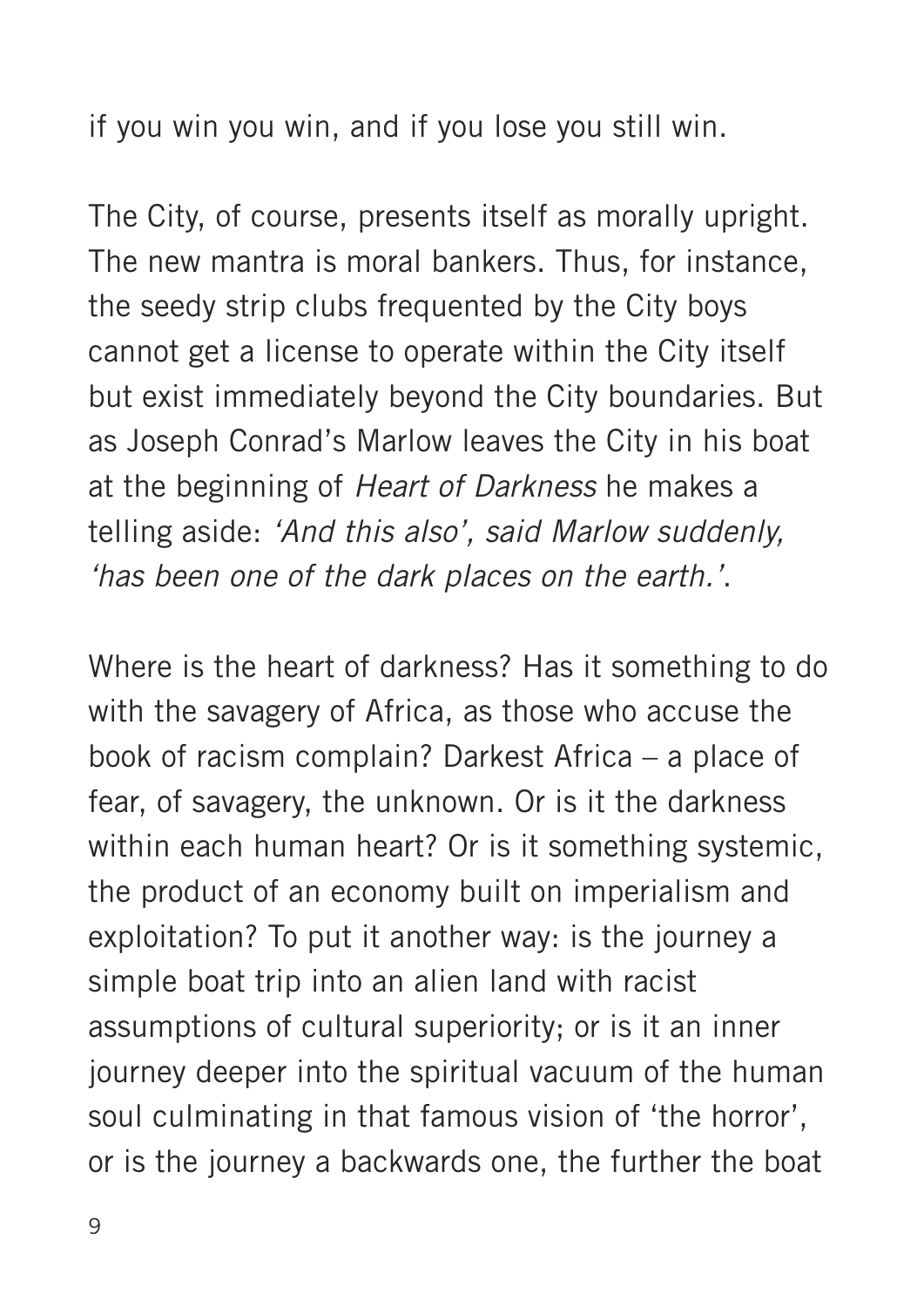ventures up the river, the more it opens up the hidden brutality of the organisation that commissioned the trip, the Company.

For Marlow and Kurtz, the draw was ivory. These days it is the vast mineral wealth of the Congo – now the Central African Republic, the Democratic Republic of Congo and the Republic of Congo. This vast area, on the verge of genocide, is infamous for child soldiers and for brutal sectarian and religious slaughter. Despite the fact that it has huge natural reserves of uranium, oil, gold and diamonds, it remains one of the poorest countries on the earth. These mineral deposits should have brought prosperity and human flourishing – but instead they have become a curse, attracting war, corruption and exploitation.

No understanding of the troubles of the Central African Republic can be had without an acknowledgement of the part played by European colonialism. And no understanding of colonialism can exist without an understanding of its 'gentlemanly arm' , the City of London, the global headquarters of international finance. Marlow was right then. And is right today.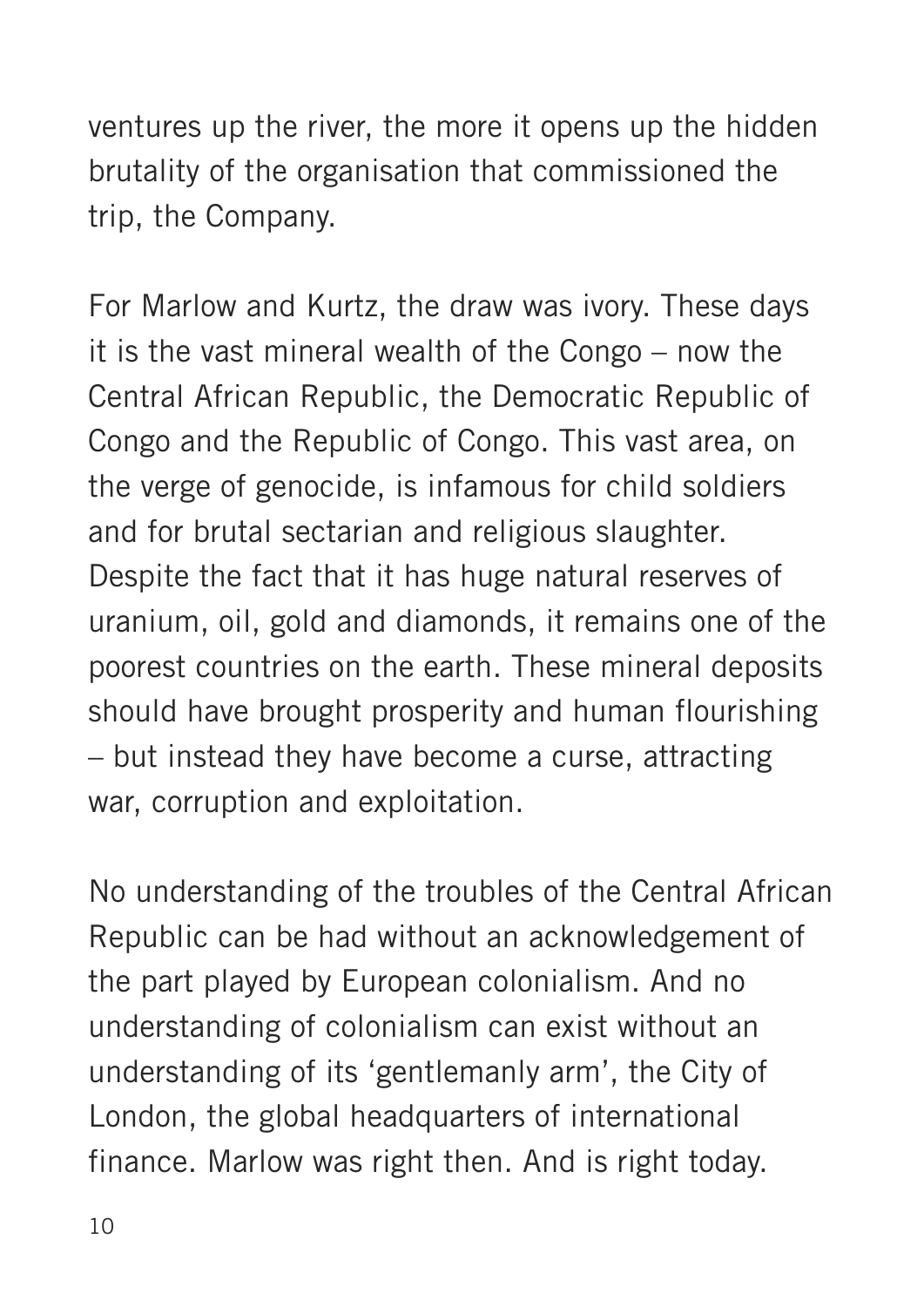## But it's not about individuals, however much we like to

focus on them. Kurtz, so his Russian admirer claims, was an extraordinary man who mustn't be judged by the moral standards of other people. But the exploitation of places like the Central African Republic is misunderstood if it is seen to be simply the product of greedy, amoral individuals. Yes, we are fascinated by the personalities – the rogue traders, the god-like CEOs. But they also are a distraction  $-$  as, ultimately, Kurtz is too. For the darkness that exists in *Heart of Darkness*, like that which emanates from the modern City, originates from within the Company; it is elusive and systemic. The personalities come and go, but they are all serving the same financial architecture. And no, I'm not blaming an out-of-control system. After all, it's our system. We designed it and we in the west benefit from it. That's the point: we all own shares in the ways of the world.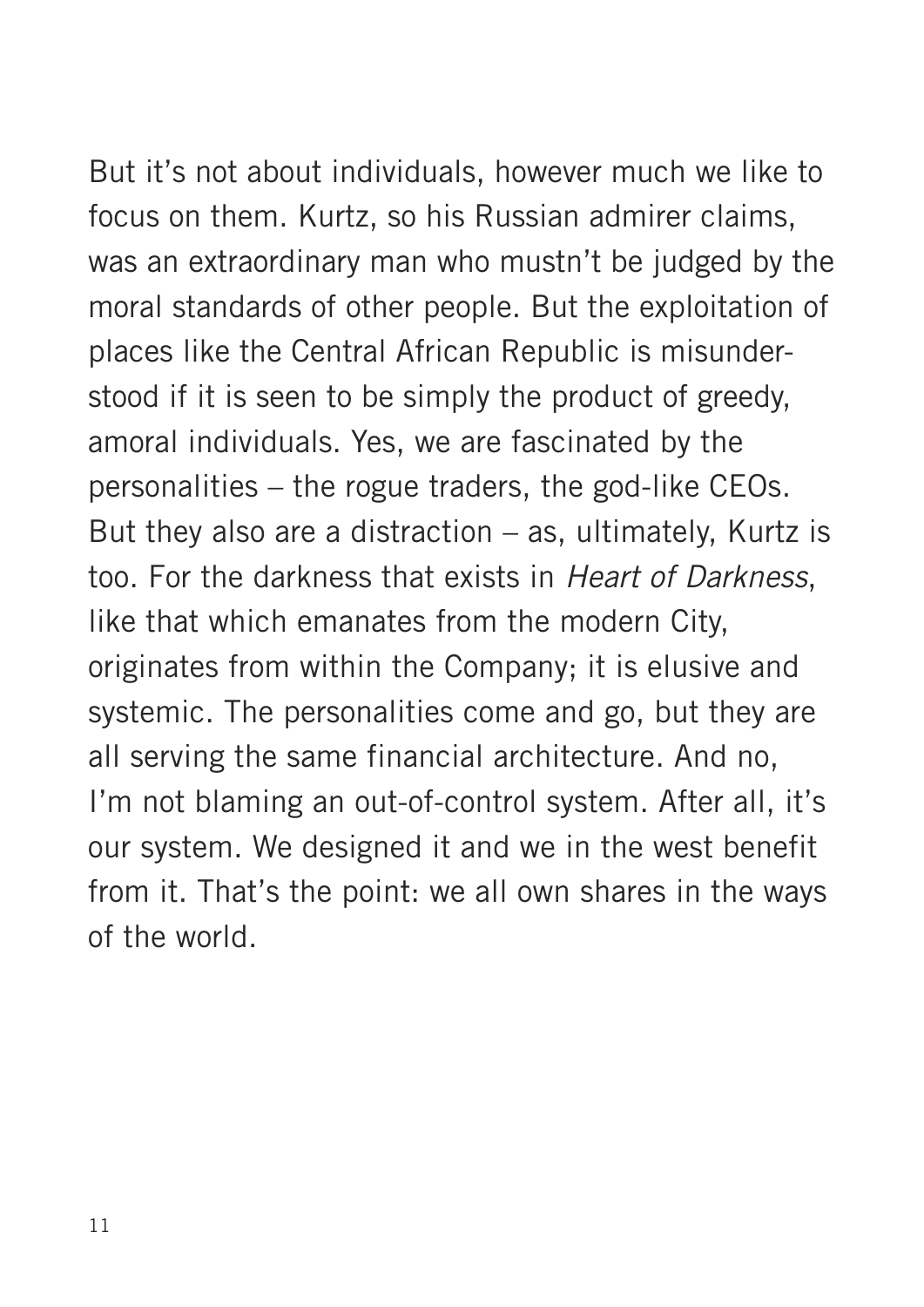o p p o s i t e photo: Paolo Pellegrin, commissioned by Fiona Banner in collaboration with the Archive of Mondern Conflict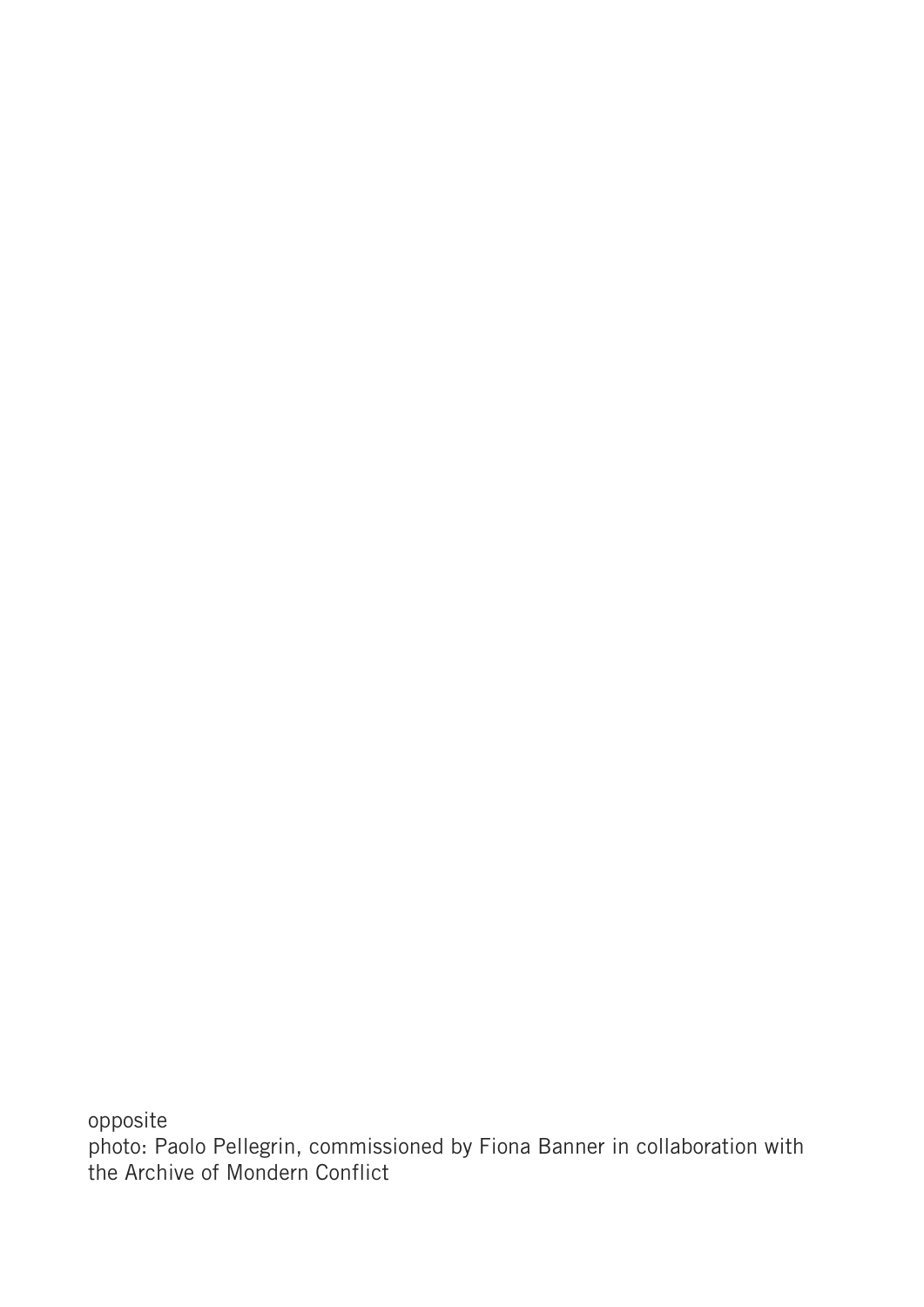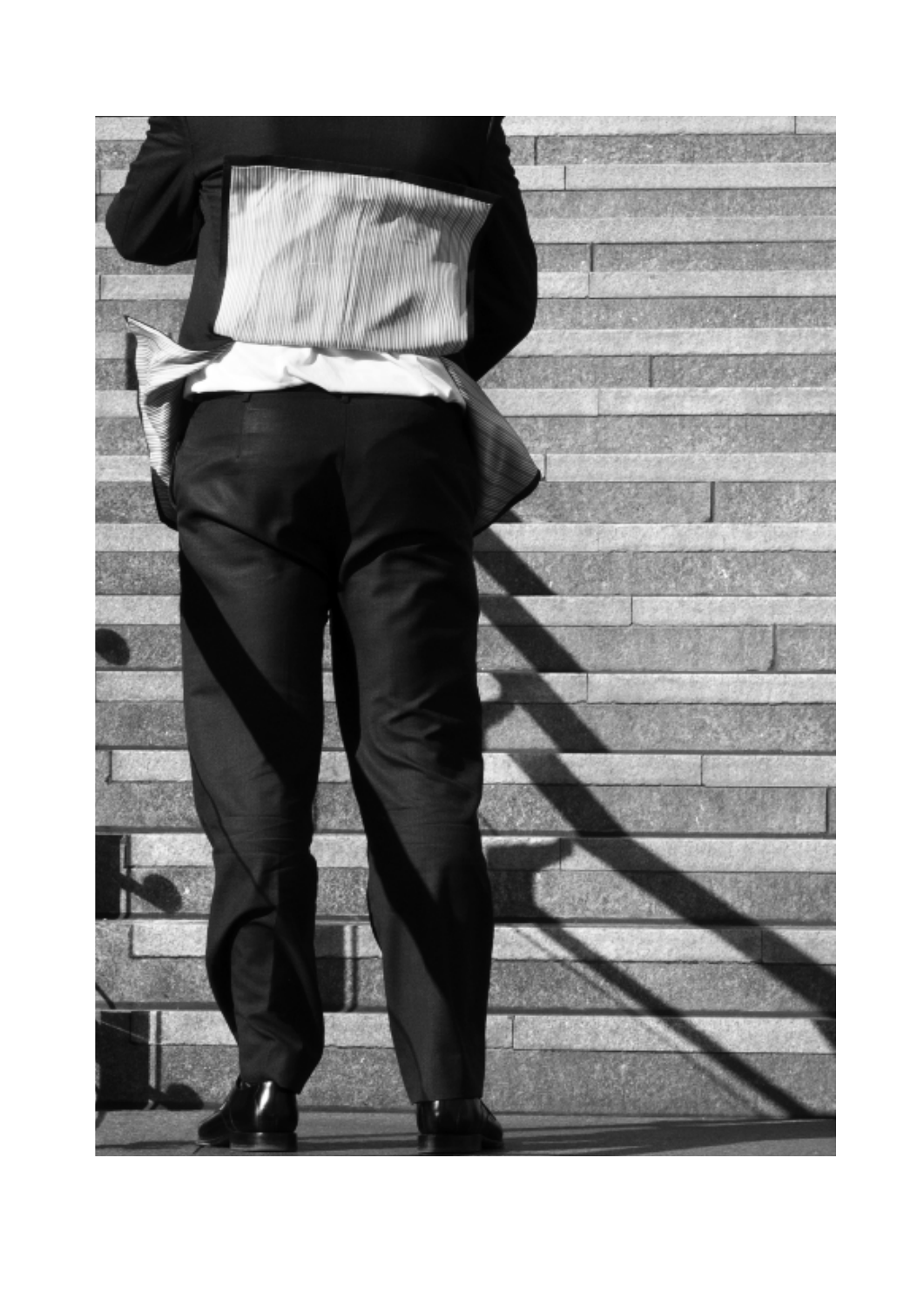Giles Fraser is a priest of the Church of England and a journalist.

He is currently the parish priest at St Mary's, Newington, near the Elephant and Castle, London, and writes a weekly Saturday column for the *Guardian*, as well as appearing frequently on BBC Radio 4. He is a regular contributor on *Thought for the Day* and a panellist on *The Moral Maze*. He is visiting professor in the anthropology department at the London School of Economics.

He was previously Canon Chancellor of St Paul's Cathedral and director of the St Paul's Institute from 2009 until his resignation in October 2011. As Canon Chancellor, Fraser fulfilled the role of a canon residentiary with special responsibility for contemporary ethics and engagement with the City of London as a financial centre.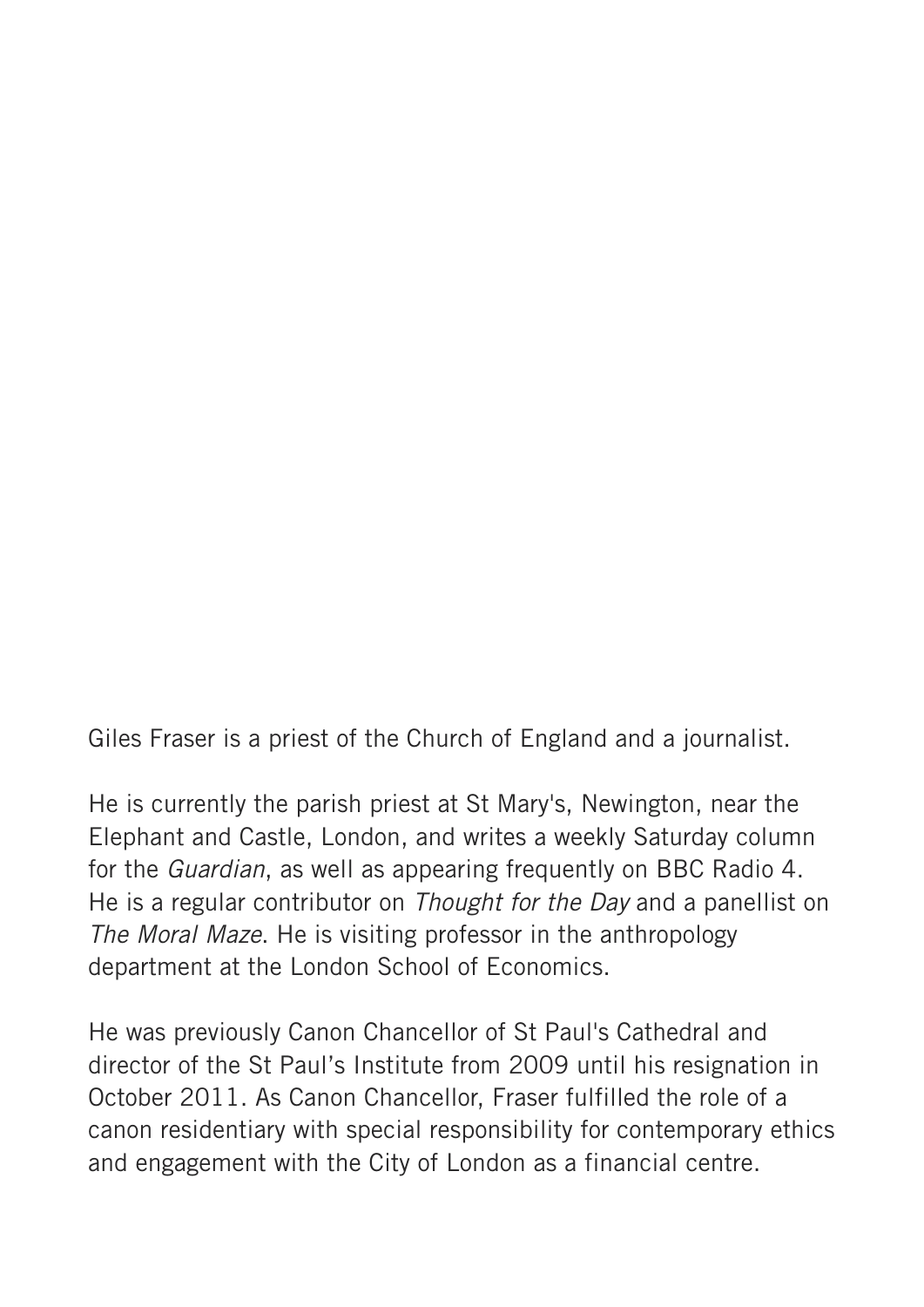This text by Giles Fraser was commissioned by PEER to mark the exhibition

**Mistah Kurtz – He Not Dead Fiona Banner in collaboration with Paolo Pellegrin and in assocation with the Archive of Modern Conflict**

This hand-assembled booklet is in an edition of 250. Text copyright Giles Fraser, 2014

**PEER** 97 & 99 Hoxton Street, London N1 6QL Tel: +44 (0)20 7739 8080 info@peeruk.org www.peeruk.org registered charity 1115091 company 5757614

Director: Ingrid Swenson General Manager (Maternity Cover): Anne Morgan

Trustees: Felicity Allen (Chair), Achim Borchardt-Hume, Fiona Murphy, Antoinette O'Loughlin, Simon Tuttle, Mark Wallinger, Alister Warman

Advisory Group: Paul Dale, Teresa Gleadowe, Richard Grayson, Ali Musa, Sally O'Reilly, Hugh Pilkington

PEER is grateful to **Paul and Louise Cooke Endowment** for their continued support of its exhibition programme

The Henry Moore Foundation